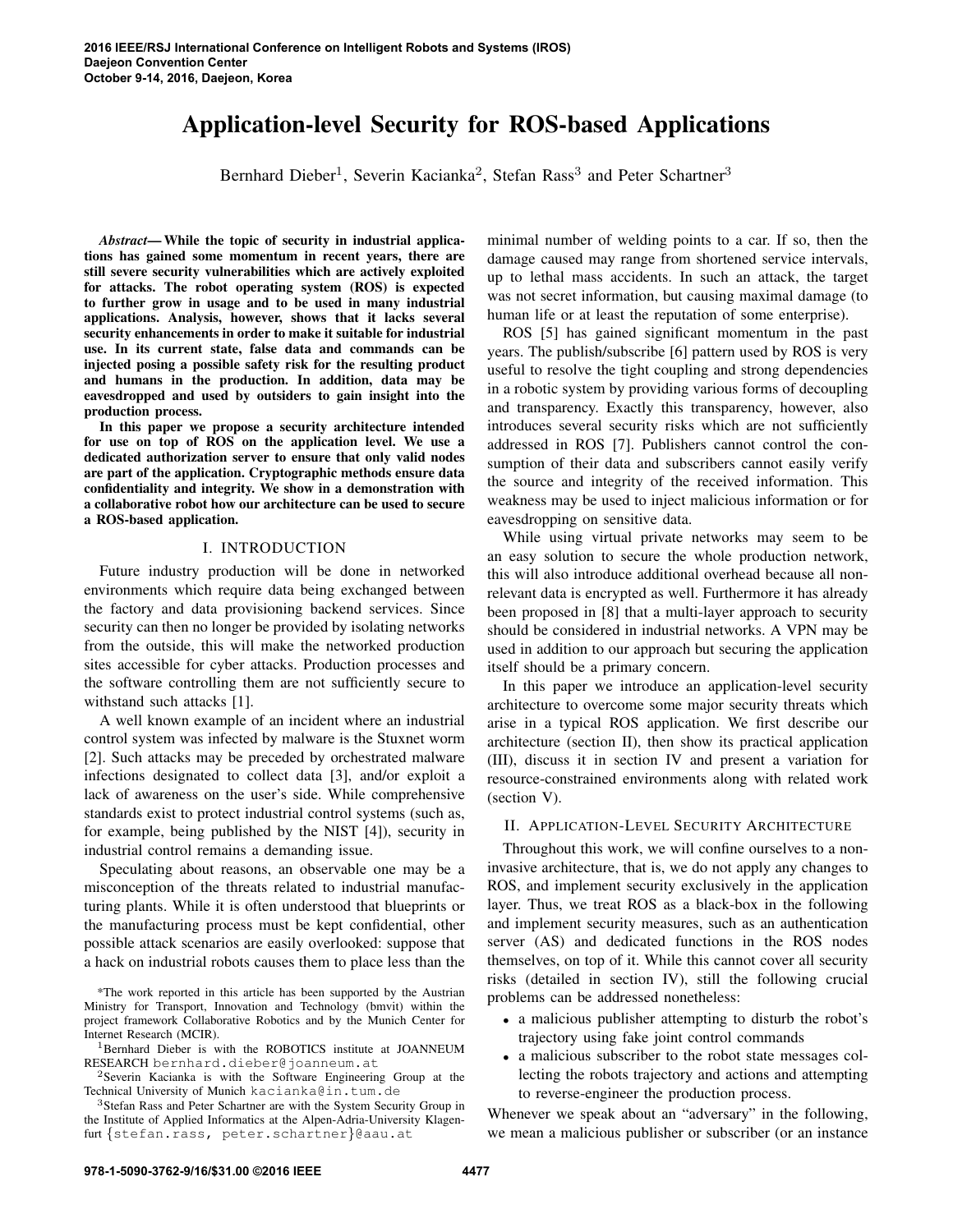playing both roles); whichever is meant in particular will be clear from the context. Both types of hostile behavior can be counteracted by suitable authentication (of components and messages), as we describe in section II-A.

Referencing the security objectives presented in [9], our architecture covers confidentiality, integrity, authentication, authorization, auditability as well as third-party protection regarding the control command and state information exchanged in the ROS-based application. However, without a ROS-integrated solution we cannot provide availability and non-repudiation on the application level (see section IV for a detailed discussion).

Note, that the mechanisms described in the following sections are not only applicable to publishing and subscribing but can also be used to secure services in ROS.

# *A. Authentication and Key Agreement*

In principle, the publish/subscribe system can be taken as a special form of broadcast encryption, where potentially many publishers of a certain message need to contact many (not explicitly known) subscribers in a secure and authentic way. While it is not too difficult to establish the necessary cryptographic operations, those nevertheless need to be incorporated at every step of the process. For this reason, we divide the architecture description into phases according to the lifecycle of a publisher and subscriber, and describe the relevant cryptographic operations per phase.

To start, let us assume that every possible message being transmitted by a publisher can be classified to fall into one out of a finite number  $N$  of topics. Let us reference these topics by indices  $i \in \{1, 2, \ldots, N\}$  in the following. We will enforce a publisher to specify the topic (or several topics) from which messages are to be expected. This specification is done once during the registration, and then kept fixed for the lifetime of the publisher. Every other topic from a publisher will be rejected by the AS. The relevant details of the registration process are expanded in the next section.

Hereafter, we write  $E(m, k)$  to mean the encryption (symmetric or asymmetric) of a message  $m$  under a key k. For asymmetric cryptography, we write  $pk, sk$  to mean the public and private key of an entity. For digital signatures, let  $sign(m, sk)$  be the signature function taking a message  $m$  and private key  $sk$  to output a signature  $s$ . That signature s can be verified by a function  $\text{verify}(s, pk) \in$ {true, false} that takes the public verification key as an additional input to the signature, and outputs either true or false, depending on whether or not the signature was cryptographically valid. We let our description in the following be abstract, yet emphasize that possible cryptographic schemes are AES for symmetric encryption, and RSA to handle asymmetric matters. The symbol  $x||y$  means the concatenation of the data items  $x$  and  $y$  in a way so that  $x$  and  $y$  can both be recovered uniquely from the compound representation  $x||y$ . Usually, this will be a humble string concatenation, with a proper separator symbol.

Throughout this work, we assume that secret keys are protected from unauthorized access and securely stored within

- 1) Along with the registration request, P submits a public key certificate*<sup>a</sup>*  $Z = (P, pk_P, S, sign(P || pk_P || S, sk_S))$  to the AS. In particular, the certificate  $Z$  thus tells the AS who the source  $S$  of the new publisher is.
- 2) The AS looks up the authentically stored public signature verification key of  $S$ , and verifies the certificate by checking if  $\mathrm{verify}(Z, pk_S) \stackrel{?}{=}$ true. If and only if so, then it sends a random number  $r$  to  $P$ , which  $P$  digitally signs with its secret key  $sk_P$  that belongs to the public signature verification key  $pk_P$ . The new publisher candidate  $P$  then replies by sending the signature  $sig = sign(r, sk_P)$  back to the AS.
- 3) As before, the AS takes the (authenticated) public key  $pk_P$  to verify that the signature on r is correct. That is, it accepts the new publisher P if and only if verify $(sig, pk_P) =$ true.

<sup>*a*</sup>Note that the content of the certificate is intentionally restricted to only the relevant contents; the real certificates would have a much richer and complex structure.

Fig. 1. Simple Certificate Based Challenge-Response Authentication

designated logical and physical parts of the infrastructure. Also, we will implicitly assume a secure boot process to reliably start a trusted version of the operating system. We will hereafter not explicitly go into details of such protection, and take it as subject to standard actions of key management.

## *B. Registration of a new Publisher*

Any new publisher, upon registering itself with ROS, runs a challenge-response authentication to certify itself as a legitimate new publisher. This protocol is executed with the AS, whose duty is the validation and key management for the subsequent communication (publish/subscribe). The set of allowed (legitimate) publishers is assumed to be fixed and defined (hardwired) in the AS, as a set of certificates. To be specific, suppose each known (trusted) source  $S$  is known to the authentication server as a cryptographic (X.509) certificate, from which a public signature verification key  $pk_S$ can be extracted. Assume that a publisher  $P$ , affiliated to a trusted source  $S$ , wants to register itself in the AS, then it can only do so upon successful completion of the steps detailed in Figure 1. If  $P$  has authenticated itself to the AS, then the authentication is done in the opposite direction, to authenticate the AS to the new publisher. This avoids person-inthe-middle situations, where an intermediate malware could trick either the AS or the new publisher (or both) into sending their data and commands through a malicious proxy (which could then manipulate the information flow).

For direct, i.e., private point-to-point communication, it is easy to use the asymmetric keys known to both, the AS and  $P$ , to exchange a secret session key  $K_{APP,P}$ . Here, the AS acts as a trust-center (see [10, §13.2] for suitable protocols),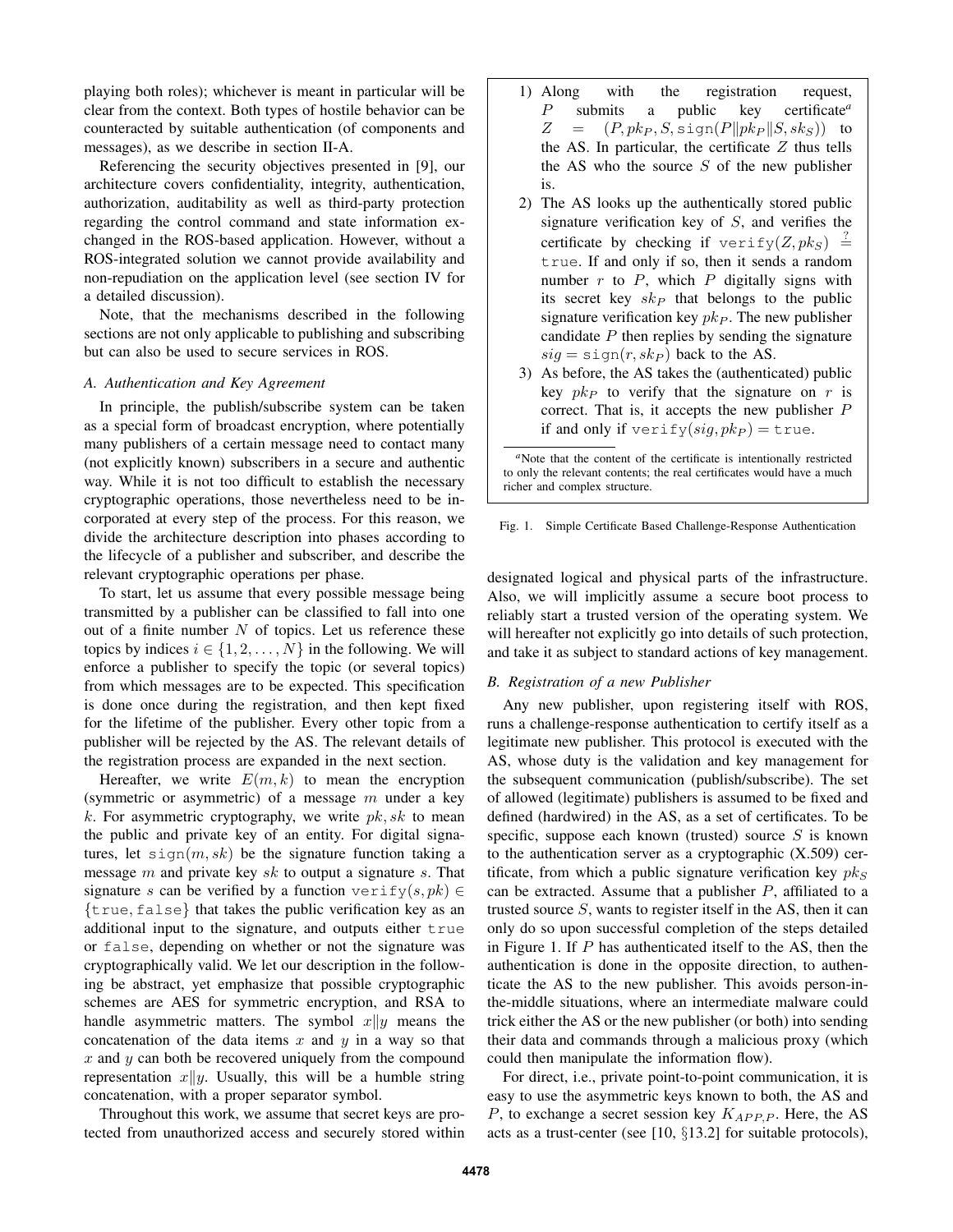and handles the key establishment between the ROS-based application (APP) and the publisher. In general, all direct communication between APP and  $P$  must be encrypted under this key  $K_{APP,P}$ , and digitally signed using the respective sender's secret key  $(sk_{APP}$  for messages from APP to  $P$ , and  $s k_P$  for messages from P to APP).

# *C. Registration of a Subscriber*

The registration of a subscriber proceeds analogous to that of a publisher, only with the obvious change of roles.

Additionally, the AS sends the subscriber a (digitally signed) list of public signature verification keys related to publishers of the message topics that the subscriber has registered for. The rationale is that every publisher is obliged to digitally sign its messages for authenticity, since a subscriber will drop messages in the following circumstances:

- the digital signature is missing or invalid
- the digital signature does not come from a previously known publisher. Note that looking up the signature verification key in the list given by the AS means that the AS has taken care of the identity check of the publisher previously. Thus, the subscriber's trust in the publisher is based on its trust in the AS (to have properly completed the authentication), and the trust in the digital signature.

# *D. Publishing*

Assume that the new publisher  $P$  has registered to send messages under topic  $i$  (where  $i$  identifies some message topic). For each such message topic, the AS maintains an individual session key  $K_i$ . Every publisher that registers for messages of topic i is told the respective session key(s)  $K_i$ , under which it can encrypt its data and publish it to all subscribers. The subscriber, upon its registration for the same topic i, gets the same session key  $K_i$  from the AS.

It follows that a session key  $K_i$  becomes shared by possibly many publishers and subscribers. The process of changing these keys when a subscriber or publisher leaves is described later in section II-E.

If publisher  $P$  wants to broadcast a data item in an authenticated fashion, it completes the following tasks:

- it attaches its identity  $P$  to the data item  $m$  (belonging to topic i) and encrypts  $P||m$  under the session key  $K_i$ into a ciphertext  $c = E(P||m, K_i)$ .
- it digitally signs the data item under its private signature key  $sk_P$ , thus getting a signature value  $s =$  $sign(c, sk_P)$ .
- it attaches the topic  $i$  to the compound packet and broadcasts the tuple  $(i, c, s)$  to all subscribers.

Upon reception of a digitally signed message  $M = (i, c, s)$ , a subscriber parses M and completes the following steps:

1) it deciphers c using the known secret key  $K_i$  to retrieve the sender's identity  $P$  and the data item  $m$  (the correct session key  $i$  is indicated by the first entry in  $M$ ). Note that this step is only possible if the subscriber has previously registered for messages of that particular topic i (the key  $K_i$  was told during the registration); if not, then  $M$  can be dropped immediately before any decryption attempts.

- 2) it verifies the digital signature  $s$  using the respective public key  $pk_P$  of the identity obtained in the first step (this spares the subscriber to work through the entire list of potential publishers for that message item).
- 3) it accepts the data item  $m$  if and only if  $m$  deciphered correctly under  $K_i$ , and the digital signature s on  $E(P||m, K_i)$  has been verified correctly.

## *E. Excluding Publishers or Subscribers*

Note that under our restriction of not touching the operating system internals, we cannot easily exclude a publisher or subscriber, nor can we preclude a new publisher being started and replacing the existing one. However, the latter incident will either:

- introduce a new legitimate publisher (upon successful authentication), which may then correctly replace the current publisher,
- or end up with the publisher being registered to ROS, but not having received the proper keys from the AS, so that its messages will be abandoned by the subscribers.

In both cases, no immediate harm is to be expected, if a rejected publisher can be replaced by another legitimate one timely (in order to avoid a system failure or denial of service). Also, note that the AS can prevent a subscriber from effectively establishing itself in the system, since even despite its registration with ROS, it cannot read any of the encrypted contents if the AS terminated the registration process without sending the proper topic decryption keys.

Practical certificates being exchanged during the registration process, such as X.509, will of course have a much richer and more complex structure than sketched here, and in particular must contain the access and "publication rights" of the publisher. That is, the topics that a publisher may send messages for must be defined a priori in the list of permitted topics in the certificate that  $P$  submits to register itself. It may be allowed to register for fewer topics than the possible set, but a publisher cannot register for arbitrary topics. This is to avoid situations where a registered publisher becomes hijacked and starts sending forged messages (perhaps in disguise of other publishers).

If a publisher/subscriber is at any point discovered as malicious and shall be excluded from the system, then the AS needs to redistribute the topic keys across the remaining legitimate instances in the system. Standard broadcast encryption techniques apply here in a straightforward fashion (see e.g., [11]).

## *F. Additional Cryptographic Overhead*

Since robot applications are expected to work in real time, it pays to measure the overhead induced by adding digital signatures and doing encryptions. We focus this assessment on the publishing and verification process, since the registration of a new publisher is part of a setup or startup phase and thus less time critical.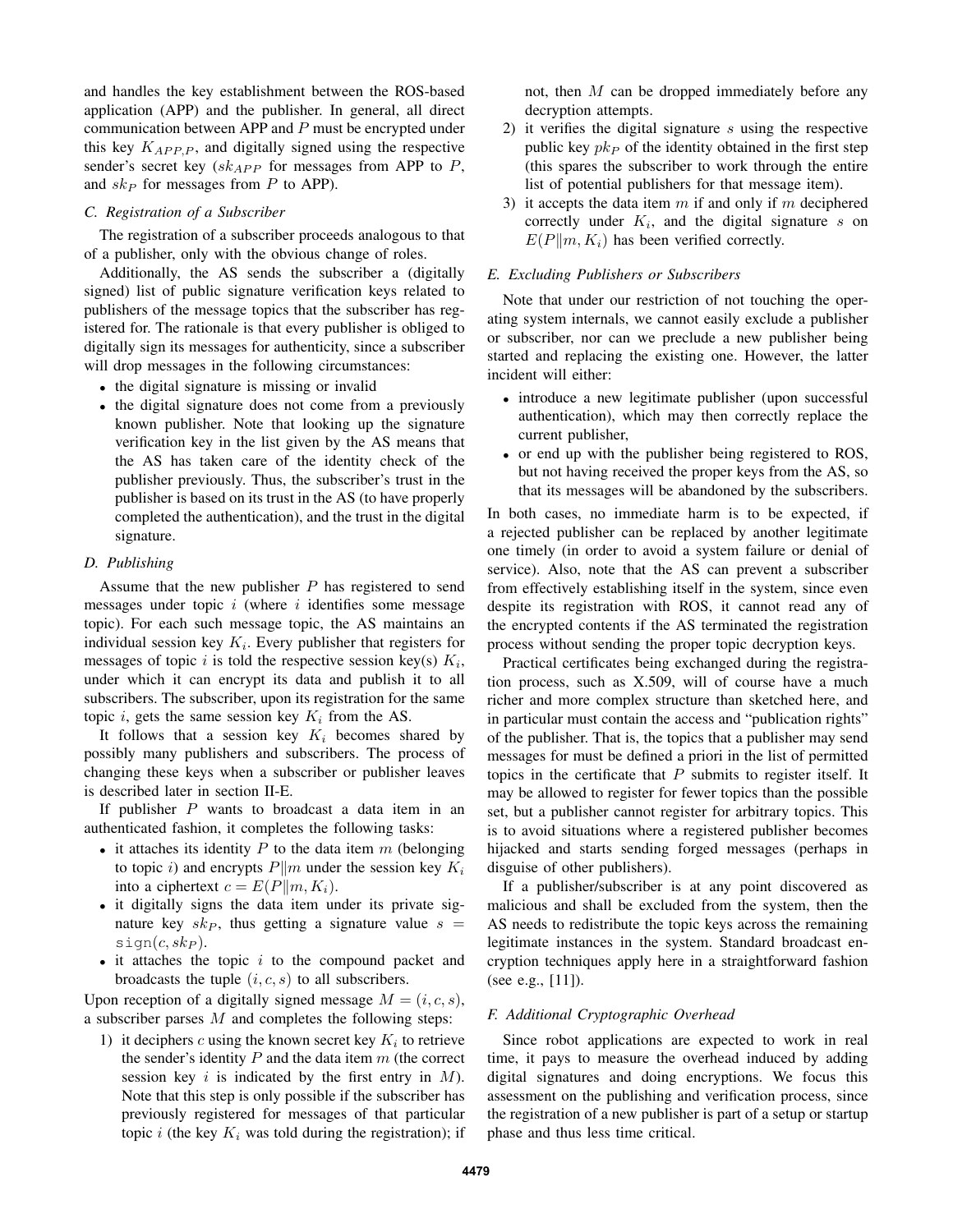

Fig. 2. System overview as sequence diagram

*a) Additional data overhead:* using proper block cipher modes (such as ciphertext stealing), the application of a block cipher  $E$  produces a ciphertext of exactly the same size as the input. Thus, the message  $m$  being published is essentially extended by the topic  $i$ , the publisher's identity  $P$ , as well as the digital signature  $s$ . Taking the bitlengths of  $i$  and  $P$ as negligibly small here, the major overhead is due to the signature. Using an elliptic curve digital signature algorithm with conteporary recommendations of key sizes (see [12]), the signature adds approximately 512 Bits of overhead per message. When RSA is used, the signature will be 2048 Bits.

*b) Computational overhead:* Reference [13] provides benchmarks of various cryptographic algorithms, including the ones proposed in this work. For the symmetric encryption E, say if we use AES, one encryption achieves a throughput of 109 MBit/s, i.e., the overhead is negligible for realistic lots of data. For RSA signatures, benchmarks using the Crypto++ Library measured 6.05ms for a signature creation (publisher), and 0.16ms for a signature verification (per subscriber).

## *G. Overview*

Figure 2 shows an overview of the entire process, including the challenge-response authentication (from Figure 1), topic registration and message broadcasting. To complete the registration of a publisher, the AS is assumed to maintain a whitelist of trusted sources from which publishers (based on the information in the certificate presented for registration) are accepted (and rejected otherwise).

#### III. DEMONSTRATION

To demonstrate our approach we implemented a simple robot application in ROS. For our experiment we use ROS Indigo. Cryptographic functionality has been realized using



Fig. 3. The KUKA iiwa used in our experiments

CryptoPP<sup>1</sup>. In our application a KUKA iiwa (shown in Figure 3) is remotely controlled by a ROS node which periodically publishes joint angle positions. This will simulate a robot performing the same task over and over during its operation. In turn, the robot publishes its current state including its current joint angles as well as the cartesian position and rotation of the end-effector. Since the KUKA iiwa is a collaborative robot, humans may be nearby, who rely on the robot to cause no harm to them.

The joint commands published to the robot make it follow a simple trajectory to also visually indicate a correct behaviour of the application. A deviation from this trajectory will indicate that false movement commands have been injected by an adversary. In more complex cases where a truely collaborative robot is adapting its behaviour to a human or to a changed task, the visual observation of its path will no longer indicate a malfunction. Hence, automated methods to prevent and detect malicious behavior are needed.

For demonstration and evaluation, we compare the behavior of a robot without security measures (test case one) and with the security enhancements implemented as proposed in section II (test case two). For the first test case, a malicious publisher starts and tries to inject joint control commands which move the robot outside of the planned trajectory (possibly hitting workers, infrastructure or other robots).

In the second test case, we use a dedicated AS and have each node perform the procedure described in section II. Each joint value which is sent to the robot is encrypted using the topic encryption key. Thus, not the whole message but its individual components are encrypted. Figure III shows a model of all components and data types involved in this application. In addition, the iiwa Robot node encrypts the state information before publishing it. This prevents an unauthorized malicious subscriber from recording the robot's state data.

## *A. Application behavior with security disabled*

With no additional security enabled, the malicious publisher node can interfere with the planned robot trajectory. It can send arbitrary movement commands which the robot will

```
1http://cryptopp.com/
```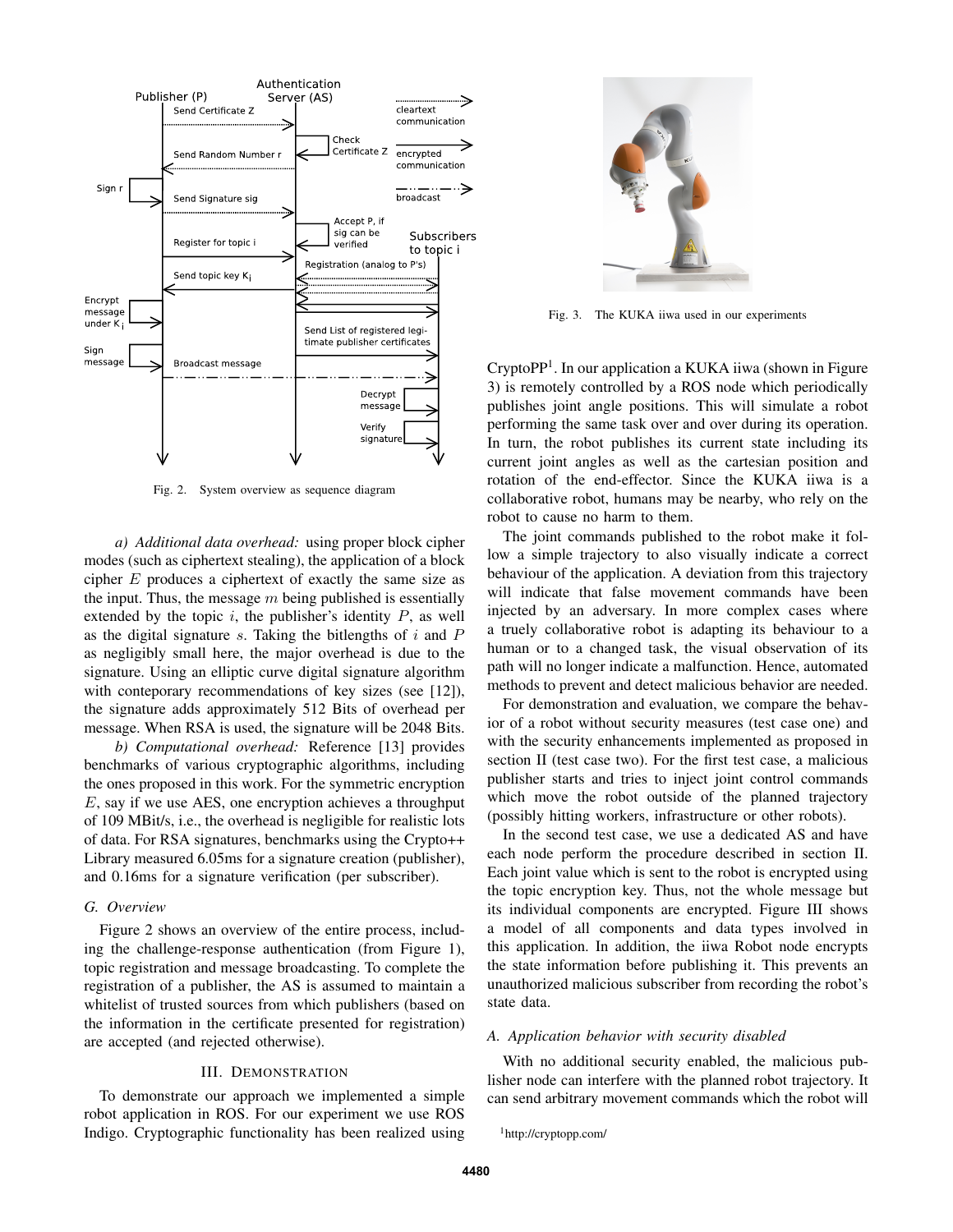

Fig. 4. A high-level view on the application architecture and the data types used.

execute. This includes unpredicable movements with high speed which may harm nearby humans or damage equipment and other robots.

# *B. Application behavior with security enabled*

With enabled security, the malicious node cannot perform the authentication with the AS. Thus, it will not receive the topic key required to publish joint control commands. Unfortunately it cannot be prevented from publishing it despite having no key (this can only be prevented by ROS itself). Thus, the robot node will check incoming messages for valid encryption and will not execute any command which has not been encrypted. As a result, the iiwa will follow the authorized trajectory published by the trusted publisher and will ignore the joint commands published by the malicious node.

# IV. DISCUSSION

With the presented architecture we can avoid some of the most serious security vulnerabilities which are currently present in ROS. First, we can prevent unauthorized nodes from recording data which can be used for reverse engineering of production processes. This is achieved by topicspecific encryption keys which are only handed out to authorized application modules.

Second, we deal with the threat of unauthorized publishing to prevent the injection of false information into the robotic application. We accomplish this by verifying for each message that it has been encrypted using a valid key.

Still some insufficiencies persist which cannot be handled on the application level alone. They all need ROS itself to be modified. First, although the message content is encrypted and cannot be processed by unauthorized nodes, they can still collect information on which messages are published in which frequency. This could be solved by an end-to-end encryption of whole messages integrated into ROS itself. An alternative on the application level is to publish fake messages of certain types to disguise the true publishing frequency.

Second, in our approach we cannot prevent malicious publishers from publishing messages. We can only make sure that those messages are not interpreted by regular nodes. However, a denial-of-service attack with high publishing frequency could be possible.

Third, our approach cannot prevent a subscriber from subscribing to arbitrary topics. Thus, all messages of a certain topic will be delivered to it. Our approach only ensures that this subscriber cannot read the message contents without the proper decryption key.

A suitable method to prevent the exchange of keys between nodes must still be found. One approach is using code obfuscation to hide the key, and in addition, methods from leakage prevention (masking and hiding; see [14]) can be used to gain additional security against the theft of keys from code. A reliable protection of keys within unprotected software is doable by whitebox cryptography [15], [16], [17] however, these techniques are still in their infancies and have not reached a state of sufficient maturity to be used in our application by the time of this work.

# V. VARIANTS AND RELATED WORK

The security in industrial networks and applications has been an active topic for quite some time now [1], [4], [8], [9]. A general overview on the security issues in publishsubscribe systems has been presented in [18]. Recently, an intrusion detection method based on artificial intelligence methods for SCADA systems using special support vector machines [19]. Shin et al. [20] study various approaches for intrusion detection in wireless industrial networks and propose improvements. In [21] the authors present a method to extend classical wired industrial networks with wireless components while still preserving safety and security.

If a ROS-based application should be hardened where the involved entities have limited computational resources (such as may be expected for embedded systems), then costly operations like public key encryption or digital signatures should be avoided or must be at least minimized. A simple way to gain efficiency at the cost of some additional storage requirements for the publishers is the use of onetime passwords (see [10, Chp.10.2.5]), or the general preference of symmetric cryptography also for authentication purpuses. One such scheme that extends this view even to distributed systems has been proposed in  $[22]^2$ . When occasional asymmetric cryptographic operations are permissible, then one-time password schemes can be constructed from hash-chains that use Chameleon hashes [23] as trapdoor oneway functions (we leave the details of such a construction for future work). Another interesting scheme that – like ours – uses challenge-response authentication to prove a robot's identity has been proposed in [24]. As with [22], cryptographic techniques must be used with care, and ad hoc "hand-crafted" solutions should in general be avoided.

 $2$ Alas, the MAC construction used in [22] has known weaknesses.